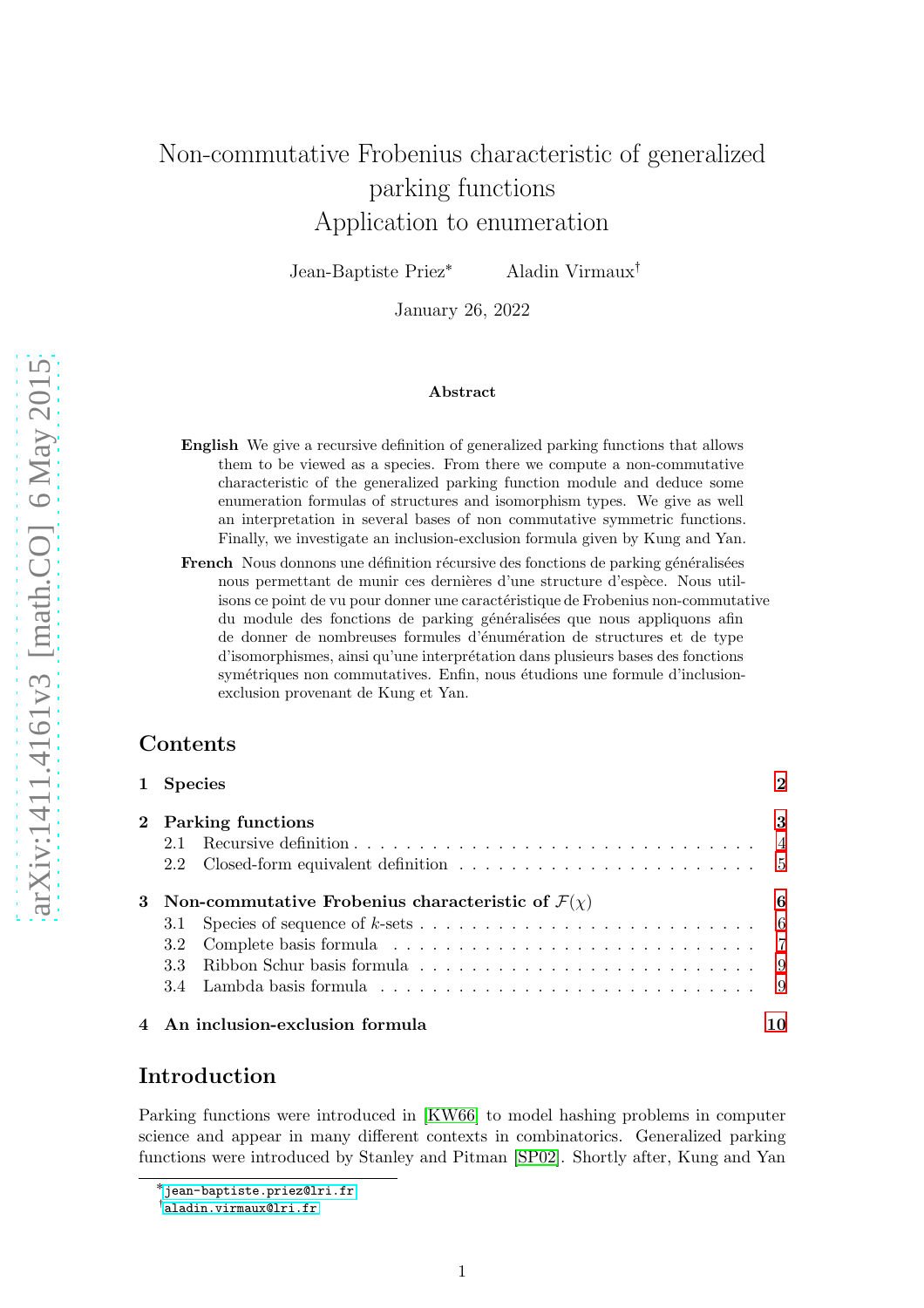showed that the Gončarov polynomials form a natural basis to manipulate generalized parking functions and stated numerous enumeration formulas [\[KY03\]](#page-11-2).

The (linear span of the) set  $\mathcal{F}_n$  of parking functions of length n is naturally a module over the symmetric group  $S_n$  acting on positions. In [\[NT08\]](#page-11-3) Novelli and Thibon observed that  $\mathcal{F}_n$  is also a module over the 0-Hecke algebra  $H_n(0)$ . This allows us to lift canonically the Frobenius characteristic of  $\mathcal{F}_n$ , which lives in the algebra of symmetric functions, as a non commutative Frobenius characteristic in the algebra of non commutative symmetric functions. They then apply this technology to the non commutative Lagrange inversion. Implicit in the calculations of [\[NT08\]](#page-11-3) is the use of a recursive definition of parking functions to derive functional equations on the Frobenius characteristic.

In this paper we apply the same representation-theoretic approach to generalized parking functions and derive enumeration formulas such as those of Kung and Yan. A key observation is that generalized parking functions naturally form a species and that this species can be defined recursively.

This paper is organized as follows, beginning with background on species in Section [1,](#page-1-0) we the define in Section [2](#page-2-0) the species  $\mathcal{F}(\chi)$  of generalized parking functions. Then we will show that generalized parking functions can be defined recursively, which naturally translates into a functional equation on  $\mathcal{F}(\chi)$  (Theorem [2\)](#page-4-1). We derive a closed-form expression for this species by expressing it in terms of the species E of sets.

In Section [3](#page-5-0) we apply the previous results to the computation of the non-commutative Frobenius characteristic of the module of parking functions, expressed in the complete basis of non-commutative symmetric functions (Theorem [3.4\)](#page-7-0). From there, we derive new enumeration formulas, then express  $ch(\mathcal{F}(\chi))$  in the ribbon and Λ basis; the latter admits a nice combinatorial interpretation (Proposition [3.5\)](#page-8-2).

Finally in Section [4](#page-9-0) we state and prove an inclusion exclusion formula on the faces of a polytope for generalized parking functions, giving a combinatorial interpretation of [\[KY03,](#page-11-2) Theorem 4.2].

# <span id="page-1-0"></span>1 Species

In this paper we use the theory of species [\[BLL98\]](#page-11-4) to encode the notion of labeled and unlabeled parking functions simultaneously. We recall some definitions and some classical operations for species.

**Definition:** A species P is an endofunctor of the category of sets with bijections into itself.

In other terms, P is a rule which produces

• a finite set P[U], for any finite set U, • a function P[ $\sigma$ ], for any bijection  $\sigma$ :  $U \rightarrow V$ .

This function  $P[\sigma]$  satisfies the functoriality conditions:

$$
P[\tau \circ \sigma] = P[\tau] \circ P[\sigma]; \qquad P[Id_U] = Id_{P[U]},
$$

for any bijections  $\sigma: U \to V$  and  $\tau: V \to W$ , and with the identity map  $Id_U: U \to U$ .

Elements of P[U] are called the P-structures on U and functions  $P[\sigma]$  are called the transports of P-structures along  $\sigma$ . Two structures  $f \in P[U]$  and  $g \in P[V]$  have the same *isomorphism type* if there is a bijection  $\sigma: U \to V$  such that  $P[\sigma](f) = q$ . We denote  $P_n$ the species  $P$  restricted to sets of cardinality n.

**Characteristic species** The species 1 is  $1[U] = {\emptyset}$  if  $U = \emptyset$  and  $\emptyset$  in otherwise.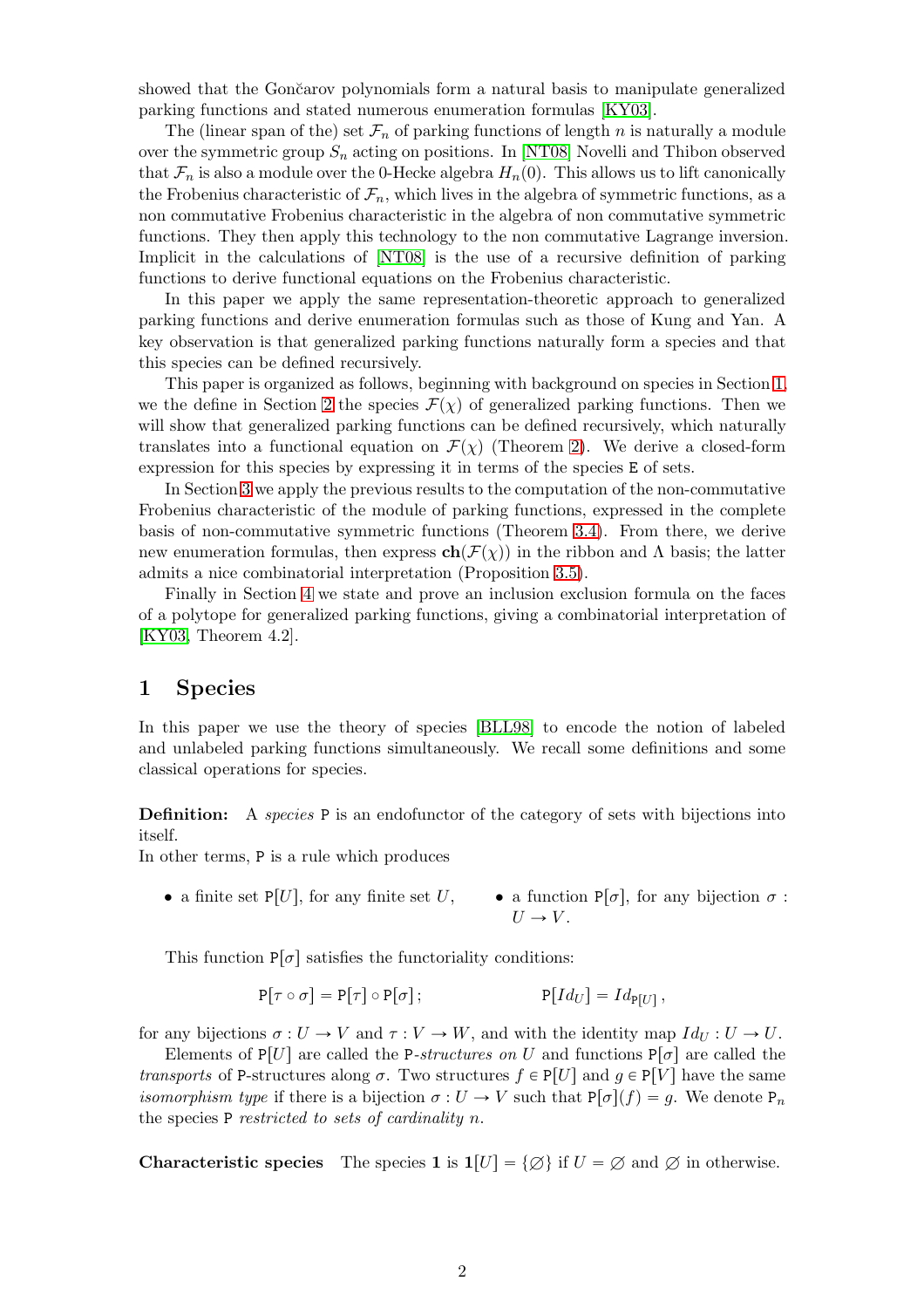**Species of sets** The species of sets E is defined by  $E[U] = \{U\}$ , for any finite set U (endowed with the trivial action  $U \mapsto \sigma(U)$  for any bijection  $\sigma : U \to V$  and any finite set  $U$ ).

Many operations on species allows a direct translation in terms of generating series: addition, multiplication, substitution, etc. These operations constitute combinatorial analogs of the usual operations on series. Here we will only use *addition* and *multiplica*tion. In the sequel, let P and Q be two species.

**Addition** The sum of P and Q, noted  $P + Q$ , is defined by:

$$
(\mathsf{P} + \mathsf{Q})[U] = \mathsf{P}[U] \sqcup \mathsf{Q}[U]; \qquad (\mathsf{P} + \mathsf{Q})[\sigma](f) = \begin{cases} \mathsf{P}[\sigma](f) & \text{if } f \in \mathsf{P}[U], \\ \mathsf{Q}[\sigma](f) & \text{if } f \in \mathsf{Q}[U], \end{cases}
$$

for any finite set U, any bijection  $\sigma: U \to V$  and any  $f \in (P + Q)[U]$ .

**Product** Similarly the *product of species* of P and Q, noted  $P \cdot Q$  defines ordered pairs of structures  $f = (g, h)$ :

$$
(\mathtt{P} \cdot \mathtt{Q})[U] = \sum_{S \sqcup T = U} \mathtt{P}[S] \times \mathtt{Q}[T] \qquad \qquad (\mathtt{P} \cdot \mathtt{Q})[\sigma](f) = (\mathtt{P}[\sigma_g](g), \mathtt{Q}[\sigma_h](h))\,,
$$

with  $\sigma_q$  (respectively  $\sigma_h$ ) the restriction of  $\sigma$  to the underlying set of the P-structure g (resp. Q-structure h). We denote  $P^n$  the product of P with itself n times:  $P^n = P \cdots P^{n-1}$ (with  $P^1 = P$  and  $P^0 = 1$ ).

# <span id="page-2-0"></span>2 Parking functions

A parking function on finite set U (of cardinality u) is a function  $f: U \to \mathbb{N}_+$  such that  $\#f^{-1}([k]) \geq k$ , for any  $k \in [u]$ . The generalization introduced in [\[SP02\]](#page-11-1) modifies the condition. Let  $\chi : \mathbb{N}_+ \to \mathbb{N}$  be a non-decreasing sequence; the function  $f : U \to \mathbb{N}$  is a  $\chi$ -parking function if  $\# f^{-1}([\chi(k)]) \geq k$ , for any  $k \in [u]$ .

**Remark 2.1:** The usual parking functions are  $\chi$ -parking functions with  $\chi : i \mapsto i$ , the identity map.

For the following, it will be more convenient to use another equivalent definition. A (generalized) parking function  $f: U \to \mathbb{N}_+$  may be described as an ordered sequence of sets  $(Q_i)_{i \in \mathbb{N}_+}$  where  $Q_i = f^{-1}(i)$ . From this definition we remark that the isomorphism types (unlabeled structures) of generalized parking functions are (generalized) Dyck paths, namely a staircase walk under a discrete curve  $\chi$ . Formally this defines a species:

**Definition 2.2:** The species of  $\chi$ -parking functions is:

• for any finite set U, the set of all sequences  $(Q_i)_{i\in\mathbb{N}_+}$  of disjoint subsets of U such that

<span id="page-2-1"></span>
$$
\sum_{i=1}^{\chi(k)} \#Q_i \ge k \qquad \text{for any} \quad 1 \le k \le u \,, \tag{1}
$$

• for any bijection  $\sigma: U \to V$ , the relabeling action is  $(Q_i)_i \mapsto (\sigma(Q_i))_i$  (for any  $\chi$ -parking function on U).

This viewpoint on generalized parking functions in terms of sequences reveals a recursive definition. A simple way to put forward the recurrence is to view a generalized parking function  $(Q_i)$  as a decorated path/staircase walk defined by: the first tread (horizontal step) goes to  $(\#Q_1, 1)$  and is decorated by  $Q_1$ . The second tread decorated by  $Q_2$  starts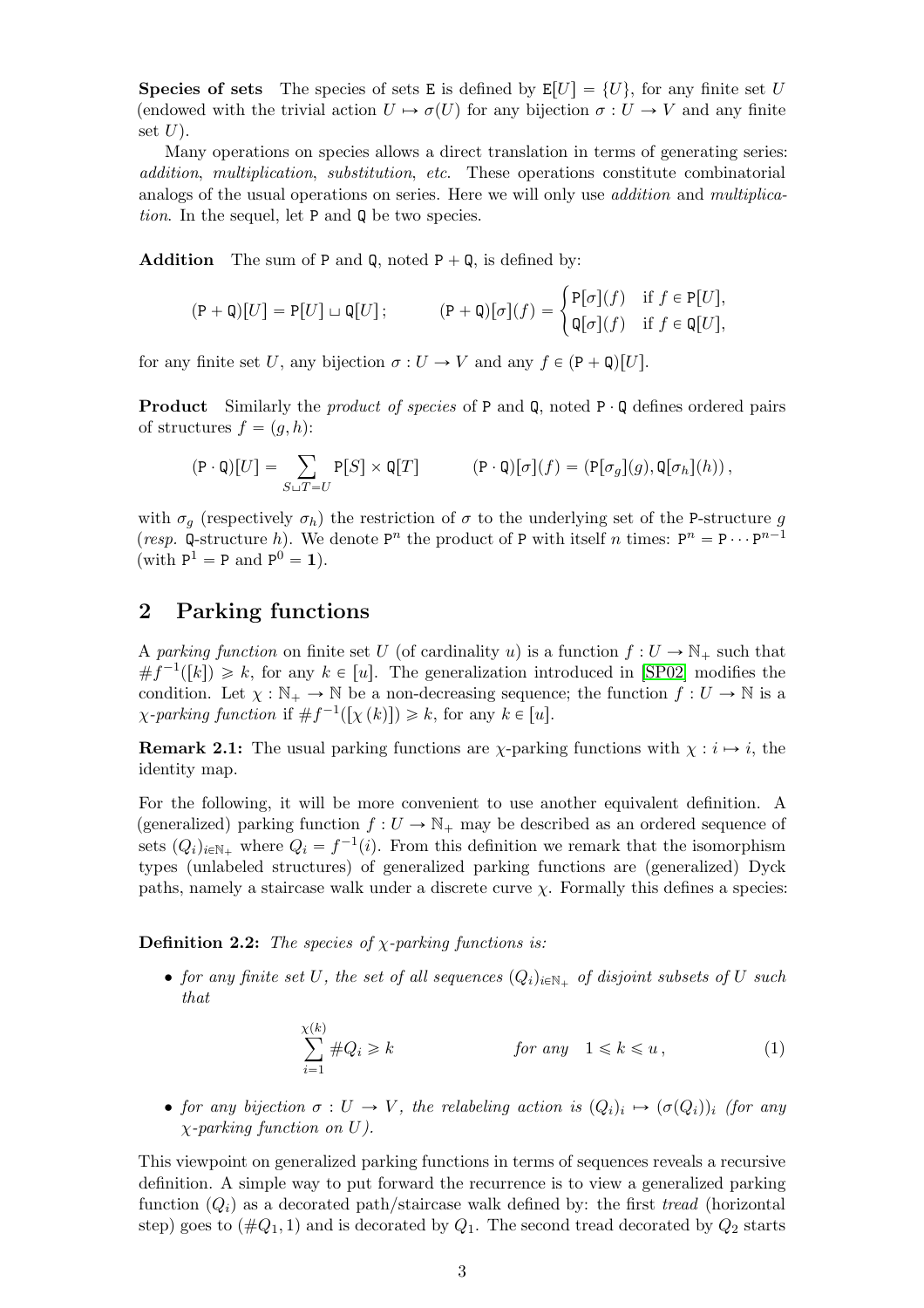<span id="page-3-1"></span>**Example 1:** Let  $\chi$  be the sequence 2, 2, 3, 5, 8, 8, 8, 8, 8, 8, 9, 9, 9, 9, 9, 9, 10, 10, ... and it is pictured in red. Let  $(Q_i) = (\{d, f, m\}, \{g\}, \{a, h\}, \emptyset, \{c, e, j, k, n, p\}, \emptyset, \emptyset, \emptyset, \{b, i, l, o, q, r, s, t\}, \emptyset)$ be a *χ*-parking function on  $\{a, b, c, \dots, t\}$ . The parking function is represented by the decorated blue path.

|         |         |                      |                          |  |                 |                           | ${b,i,l,o,q,r,s,t}$ |  |  |  |
|---------|---------|----------------------|--------------------------|--|-----------------|---------------------------|---------------------|--|--|--|
|         |         |                      |                          |  |                 | ø                         |                     |  |  |  |
|         |         |                      |                          |  |                 | $\varphi$                 |                     |  |  |  |
|         |         |                      |                          |  |                 | $\overline{\overline{z}}$ |                     |  |  |  |
|         |         |                      |                          |  | ${c,e,j,k,n,p}$ |                           |                     |  |  |  |
|         |         |                      | $\overline{\varnothing}$ |  |                 |                           |                     |  |  |  |
|         |         | $\overline{\{a,h\}}$ |                          |  |                 |                           |                     |  |  |  |
|         |         |                      |                          |  |                 |                           |                     |  |  |  |
|         | $\{g\}$ |                      |                          |  |                 |                           |                     |  |  |  |
| d, f, m |         |                      |                          |  |                 |                           |                     |  |  |  |

at  $(\#Q_1, 1)$  and goes to  $(\#(Q_1 \cup Q_2), 2)$ . The third starts where the second ends, goes to  $(\#(Q_1 \cup Q_2 \cup Q_3), 3)$  and is decorated by  $Q_3$ , etc. (see Example [1\)](#page-3-1).

From this graphic representation it is easy to notice that a  $\chi$ -parking function  $(Q_i)$ on U is either a sequence of empty sets if  $U = \emptyset$ , or a sequence of sets  $(Q_i)_{i \in [\sqrt{1}]}$  of union  $S \subseteq U$ , concatenated with another generalized parking function on  $U\backslash S$  defined from another non-decreasing function  $\psi_s$  (See Example [2\)](#page-3-2). This new map is defined by a *shift* of  $\chi$  characterized by the cardinality s of S:

$$
\psi_s(m) = \chi(s+m) - \chi(1) .
$$

In the following, we will implicitly denote by  $\psi_n$  the shift of  $\chi$  by n.

<span id="page-3-2"></span>**Example 2:** Let  $(Q_i)$  be the  $\chi$ -parking function defined in Example [1;](#page-3-1) it is the concatenation of the sequence of the two first sets  $(\{d, f, m\}, \{g\})$  and the  $\psi$ -parking function  $(\{a, h\}, \emptyset, \{c, e, j, k, n, p\}, \emptyset, \emptyset, \emptyset, \{b, i, l, o, q, r, s, t\}, \emptyset)$  on  $\{a, b, c, \dots, t\} \setminus \{d, f, g, m\}$ with  $\psi$  the sequence 3, 6, 6, 6, 6, 6, 6, 7, 7, 7, 7, 7, 7, 8, 8, ... In other terms we have  $\psi(m)$  =  $\chi (m + 4) - \chi (1).$ 



## <span id="page-3-0"></span>2.1 Recursive definition

The recursive splitting described earlier involves a natural constructive definition of the  $\chi$ -parking functions species in terms of species operations based on the species of sets E.

<span id="page-3-3"></span>**Theorem 2.3:** The species of  $\chi$ -parking functions is isomorphic to the species  $\mathcal{F}(\chi)$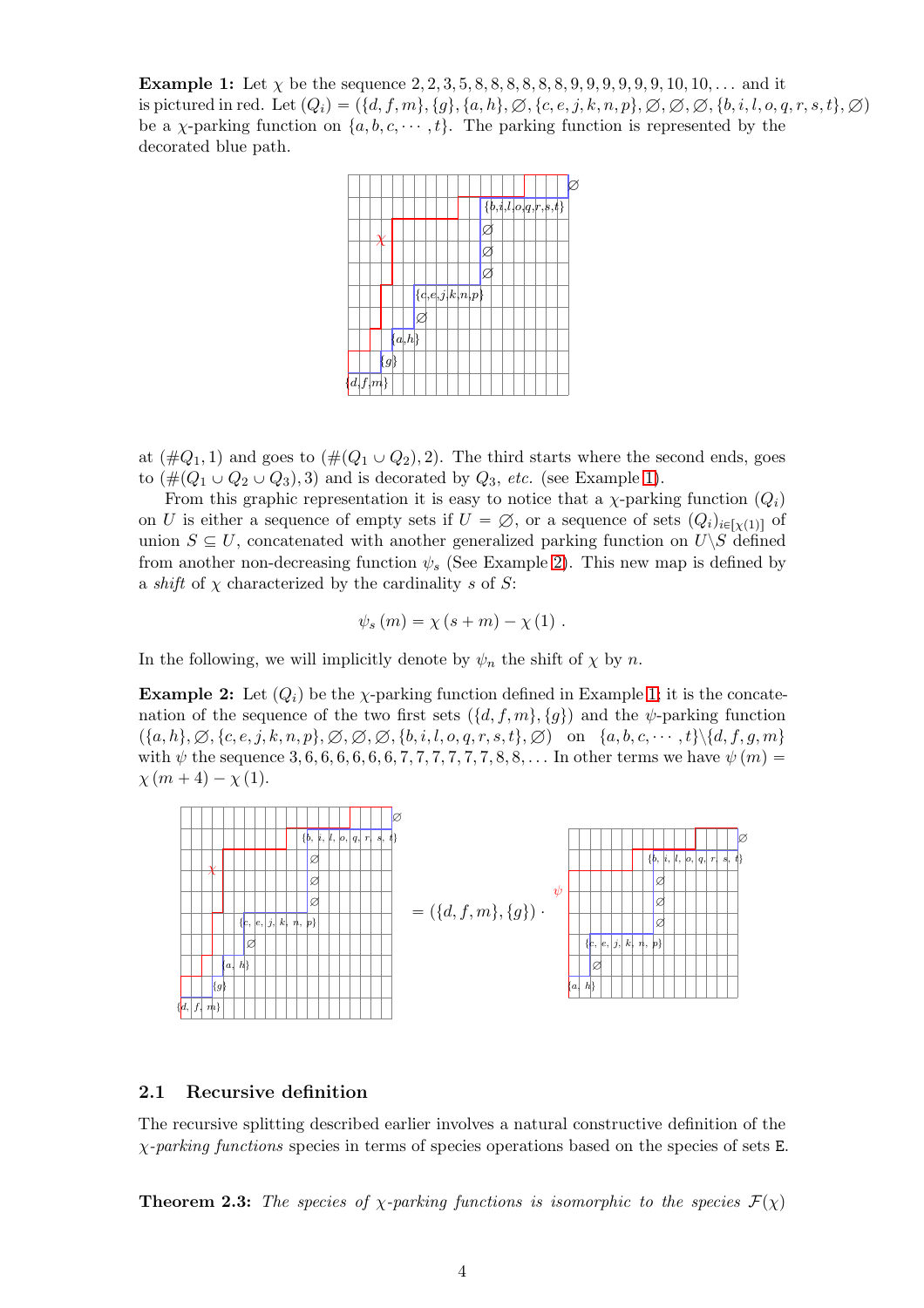recursively defined as

<span id="page-4-1"></span>
$$
\mathcal{F}(\chi) = (\mathbf{E}^{\chi(1)})_0 + \sum_{n \ge 1} (\mathbf{E}^{\chi(1)})_n \cdot \mathcal{F}(\psi_n).
$$
 (2)

PROOF: A generalized parking function  $(Q_i)$  is an infinite sequence of disjoint subsets of a finite set U and with  $Q_i = \emptyset$  for  $i > \chi(u)$ , so  $(Q_i)$  may be seen as a sequence of length  $\chi (u + 1)$ . The relabeling action is trivially the same. By induction, any  $\mathcal{F}(\chi)$ -structures satisfies the generalized parking functions condition [\(1\)](#page-2-1). Finally, any  $\chi$ -parking functions on U can be divided into factors  $D_p = (Q_i)_i$  with  $\chi(p-1) < i \leq \chi(p)$  for any  $p \in [u]$ . By induction again, each factor  $D_p$  corresponds to a structure on the left term of the sum [2,](#page-4-1)  $((\mathbf{E}^{\psi_{\alpha_p}(1)})_{\beta_p})$  with  $\alpha_p = \beta_{p-1}$ .

Thanks to species theory [\[BLL98\]](#page-11-4), this constructive definition of the  $\chi$ -parking functions gives automatically a cycle index series: the series of (commutative) Frobenius characteristic of the natural symmetric group action on  $\mathcal{F}_n(\chi)$ . Furthermore, the terminal elements of our grammar  $(\mathbf{E}^k)_n$  are well-known to be characterized by the *permutational* 0-Hecke modules.

## <span id="page-4-0"></span>2.2 Closed-form equivalent definition

In order to give a closed-form expression of the species  $\mathcal{F}(\chi)$  one needs to understand the map  $\psi_n$  according to  $\chi$ . Tracking the recursion of the definition is only about following the different choices of n in  $(2)$ . This recursive definition is mainly defined by the map  $\psi_n$  of equation [\(2\)](#page-3-1). When expanding  $\mathcal{F}(\chi)$ , we remark that the map evolves as follows:

$$
\psi_n : m \longrightarrow \chi(m+n) - \chi(1)
$$
  
\n
$$
\psi'_{n_1} : m \longrightarrow \chi(m+n+n_1) - \chi(1+n_1)
$$
  
\n
$$
\psi''_{n_2} : m \longrightarrow \chi(m+n+n_1+n_2) - \chi(1+n_1+n_2)
$$
  
\n
$$
\vdots
$$

On the other hand each  $\psi_n$  is always called with  $m = 1$  by definition and each n is always a positive integer. So the sequence  $(n, n_1, n_2, \cdots)$  is finite sequence of positive integer: a composition  $\pi$ .

**Definition 2.4:** Let  $\pi = \pi_1 \cdots \pi_k$  be a composition of n. The map  $\Upsilon$  is defined by:

<span id="page-4-2"></span>
$$
\Upsilon(\chi;\pi,i) = \begin{cases} \chi(1) & \text{if } i = 1, \\ \chi(1+\pi(i-1)) - \chi(1+\pi(i-2)) & otherwise. \end{cases}
$$
(3)

with  $\pi(i) = \pi_1 + \cdots + \pi_i$  the partial sum of the first i parts of  $\pi$ .

By expanding the recurrence [\(2\)](#page-4-1) of theorem [2.3](#page-3-3) we have:

## Proposition 2.5:

$$
\mathcal{F}(\chi) = \mathbf{1} + \sum_{n \geq 1} \mathcal{F}_n(\chi) \qquad \text{with} \qquad \mathcal{F}_n(\chi) = \sum_{\pi \models n} \prod_{i=1}^{\ell(\pi)} \left( \mathbf{E}^{\Upsilon(\chi; \pi, i)} \right)_{\pi_i} . \tag{4}
$$

PROOF: The exact formula obtained is

$$
\mathcal{F}(\chi) = (\mathbf{E}^{\chi(1)})_0 + \sum_{n \geq 1} \left( \sum_{\pi \models n} \prod_{i=1}^{\ell(\pi)} \left( \mathbf{E}^{\Upsilon(\chi; \pi, i)} \right)_{\pi_i} \right) \cdot \left( \mathbf{E}^{\chi(n+1) - \chi(n)} \right)_0.
$$

It can be simplified by turning all pending empty sets at the end into the species 1 (remember that 1 is a neutral element for product of species).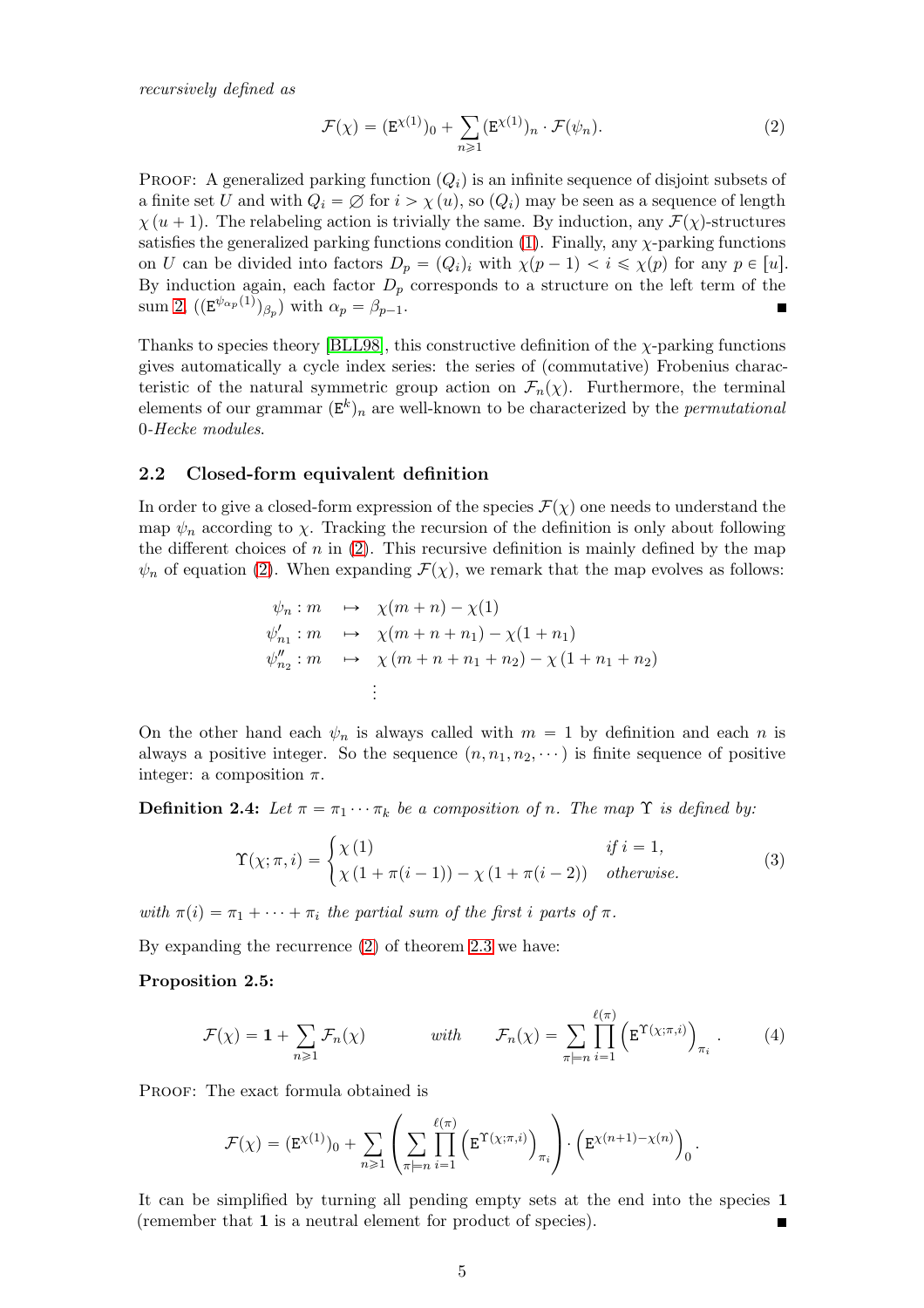# <span id="page-5-0"></span>3 Non-commutative Frobenius characteristic of  $\mathcal{F}(\chi)$

In species theory, there are many combinatorial operations on structures, which are translated on operations in the cycles index series. In the case of generalized parking functions, the functional equation/grammar [\(2\)](#page-4-1) is terminating on (and only on) finite sequences of sets. Those structures are well-known to have a more expressive noncommutative Frobenius characteristic.

We recall those characteristic in the first subsection, we then give the non-commutative characteristic of  $\mathcal{F}(\chi)$  in bases:  $(\mathbf{S}^{\pi})$  the completes,  $(\mathbf{R}_{\pi})$  the ribbons Schur and  $(\Lambda^{\pi})$ the elementaries of the non-commutative symmetric functions. (Refer to  $[GKL^+95]$  for an overview on non-commutative symmetric functions.)

## <span id="page-5-1"></span>3.1 Species of sequence of  $k$ -sets

In this subsection we focus on the species  $(E^{\Upsilon(\chi;\pi,i)})_{\pi_i} \simeq (E^k)_n$ . In [\[KT97\]](#page-11-6), the authors lift the right action of  $\mathfrak{S}_n$  on  $[k]^n$  by considering the natural right action of  $H_n(0)$  on  $\mathbb{C}[k]^n$ . In the same way, we consider here the natural action of  $H_n(0)$  on the linearized species  $\mathbb{CE}^{k}[n]$ . Using species theory notations, we translate some classical results appearing in [\[KT97\]](#page-11-6) (and [\[NT08\]](#page-11-3)).

Let  $Q = (Q_i)_{i \in [k]}$  be a structure in  $E^k[n]$  that is a sequence of k disjoint subsets which covers the finite set  $[n]$ ; more generally we could replace  $[n]$  by any finite set U endowed with a fixed total order so that the elementary transpositions are well defined. The Hecke algebra  $H_n(0)$  acts on  $\mathbb{CE}^k[n]$  on the left by permuting the elements. By abuse of notations we note  $Q^{-1}(i) = k$  if  $i \in Q_k$ . For  $q = 0$ , the action of  $T_i$  is defined by:

$$
Q \cdot T_i = \begin{cases} \sigma_i(Q) & \text{if } Q^{-1}(i) < Q^{-1}(i+1) \\ 0 & \text{if } Q^{-1}(i) = Q^{-1}(i+1) \\ -Q & \text{otherwise,} \end{cases} \tag{5}
$$

where  $\sigma_i$  is the corresponding elementary transposition ( $\sigma_i$  is defined as the bijection with  $i \mapsto i+1$ ,  $i+1 \mapsto i$  and stays fixed otherwise ); for example  $(13|\cdot|2) \cdot T_1 = (23|\cdot|1)$ .

The action of any element  $T_i$  of  $H_n(0)$  on Q is either 0 or a rearrangement of Q. The orbits (isomorphism types) are indexed by decompositions  $d = (d_1, \ldots, d_k)$  of n in k parts with  $d_i = \#Q_i$ , that is generalized compositions including null parts. The rearrangements of Q form a basis of an  $H_n(0)$ -projective module M whose non-commutative characteristic is  $\mathbf{ch}(M) = S^{\pi}$ , where  $\pi$  is the underlying composition of d obtained by stripping away null parts.

The non-commutative characteristic of  $\mathbb{CE}^{k}[n]$  is therefore

<span id="page-5-2"></span>
$$
\mathbf{ch}(\mathbb{CE}^k[n]) = \sum_{\pi \models n} \mathbf{M}_{\pi}(k) \mathbf{S}^{\pi} = \sum_{\pi \models n} \binom{k}{\ell(\pi)} \mathbf{S}^{\pi} = \mathbf{S}_n(k\mathbb{A}), \tag{6}
$$

where the binomial coefficients account for the number of ways to insert  $k - \ell(\pi)$  empty sets in a sequence of  $\ell(\pi)$  non-empty sets. The non-commutative complete function  $S^{\pi}$ is used here as a way to encode the relabeling action of a sequence of  $\ell(\pi)$ -sets with  $\pi_1$ elements in the first set,  $\pi_2$  elements in the second set *etc*. In the enumeration formula of structures [\(7\)](#page-6-1),  $\mathbf{S}^{\pi}(\mathbb{E})$  is specialized into the multinomial  $\binom{n}{\pi}$ .  $\binom{n}{\pi_1,\cdots,\pi_j}$  (the reader may consult the specialization  $\mathbf{S}^{\pi}(\mathbb{E})$  in [\[HLNT11\]](#page-11-7)). In terms of Hopf algebras operations  $\mathbf{S}_n(k\mathbb{A})$  is equivalent to the Adams operations which iterate k times the coproduct and then the product:  $\mu^k \circ \Delta^k (\mathbf{S}_n)$  with  $\Delta^k = (\Delta \otimes Id^{k-1} \otimes) \circ \Delta^{k-1}$  and  $\mu^k = \mu \circ (Id \otimes \mu^{k-1})$ .

 $E^k$ -structures enumeration From the characteristic of permutation representations, we recover easily the enumeration formula of  $(\mathbf{E}^k)_n$ -structures (or words on  $[k]$  of length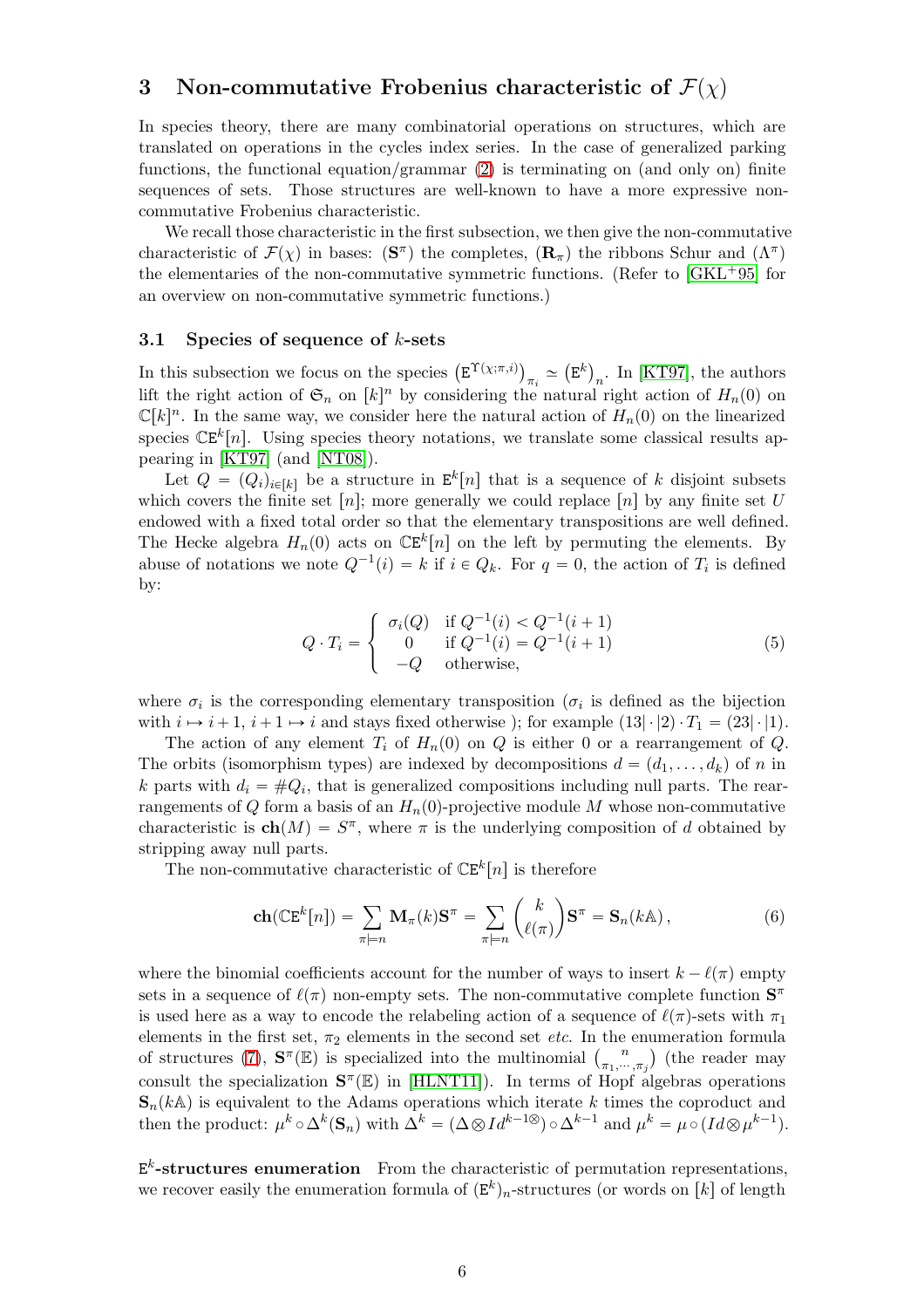$n)$ :

<span id="page-6-1"></span>
$$
\mathfrak{e}_k(n) = \sum_{\substack{\pi \models n \\ \pi = \pi_1 \cdots \pi_j}} \binom{k}{j} \binom{n}{\pi_1, \cdots, \pi_j} = k^n.
$$
 (7)

 $E^k$ -isomorphism types enumeration Similarly we recover the enumeration formula of  $(\mathbf{E}^k)_n$ -isomorphism types (or non-decreasing words) by specializing  $\mathbf{S}^{\pi} \mapsto 1$ :

<span id="page-6-2"></span>
$$
\tilde{\mathfrak{e}}_k(n) = \sum_{\pi \models n} \binom{k}{\ell(\pi)} = \binom{n+k-1}{k-1}.
$$
\n(8)

## <span id="page-6-0"></span>3.2 Complete basis formula

Using [\(6\)](#page-5-2) and the recursive definition [\(2\)](#page-4-1) we naturally obtain a recursive formula for the non-commutative Frobenius characteristic series of the  $\chi$ -parking functions:

$$
\mathbf{ch}(\mathcal{F}(\chi)) = 1 + \sum_{n \ge 1} \mathbf{ch}(\mathbb{CE}^{\chi(1)}[n]) \mathbf{ch}(\mathcal{F}(\psi_n))
$$

$$
= 1 + \sum_{n \ge 1} \mathbf{S}_n(\chi(1) \mathbb{A}) \mathbf{ch}(\mathcal{F}(\psi_n)).
$$

By specializing  $S^{\pi}$  to  $\binom{n}{\pi}$ ...  $\binom{n}{\pi_1,\cdots,\pi_k}$  and to 1, we obtain (new) formulas to enumerate  $\mathcal{F}(\chi)$ structures and types. Namely from [\(7\)](#page-6-1), we obtain the following recursive enumeration formula for the number  $f(\chi; n)$  of  $\mathcal{F}(\chi)$ -structures on a set of cardinality n:

<span id="page-6-5"></span><span id="page-6-4"></span>
$$
\mathfrak{f}(\chi;n) = \sum_{k=1}^{n} \binom{n}{k} \chi(1)^k \mathfrak{f}(\psi_k;n-k) \tag{9}
$$

with  $f(\chi; 0) = 1$ . Similarly, we derive from [\(8\)](#page-6-2) the number of isomorphism types:

$$
\tilde{\mathfrak{f}}(\chi;n) = \sum_{k=1}^{n} {n - \chi(1) - 1 \choose \chi(1) - 1} \tilde{\mathfrak{f}}(\psi_k;n-k), \qquad (10)
$$

<span id="page-6-3"></span>also with  $\tilde{f}(\chi; 0) = 1$ . From Proposition [2.5,](#page-4-2) we have a non-recursive version of  $ch(\mathcal{F}(\chi))$ :

## Lemma 3.1:

$$
\mathbf{ch}(\mathcal{F}_n(\chi)) = \sum_{\pi \models n} \prod_{i=1}^{\ell(\pi)} \mathbf{S}^{\pi_i} \left( \Upsilon(\chi; \pi, i) \mathbb{A} \right) .
$$

In §[3.1](#page-5-1) we stated that  $\mathbf{S}_n(k\mathbb{A})$  is given by the non-commutative Cauchy identity [\(6\)](#page-5-2). This characteristic, expressed as a sum of products of Adams operations according to  $\chi$ , lifts trivially [\[KY03,](#page-11-2) Corollary 5.6] in non-commutative symmetric functions:

**Proposition 3.2:** Let  $\chi, \psi$  be two non-decreasing functions such that  $\chi(m) = \alpha \psi(m)$ , for any  $m \in \mathbb{N}_+$ .

$$
\mathbf{ch}(\mathcal{F}(\chi)) = \mathbf{ch}(\mathcal{F}(\psi))(\alpha \mathbb{A}).
$$

By expanding the formula of Lemma [3.1](#page-6-3) we now have a new sum over compositions, where terms are products of binomials on parts of each composition (see Table [3\)](#page-7-1). To get rid of any specialization alphabet, we first need to refine  $\Upsilon$  into  $\Psi_{\tau}$ ; namely for  $\pi$  a composition of n and  $\tau$  a composition of  $\ell(\pi)$  we set

$$
\Psi_{\tau}(\chi;\pi,i) = \begin{cases} \chi(1) & \text{if } i = 1, \\ \chi(1 + \pi(\tau(i))) - \chi(1 + \pi(\tau(i-1))) & \text{otherwise.} \end{cases}
$$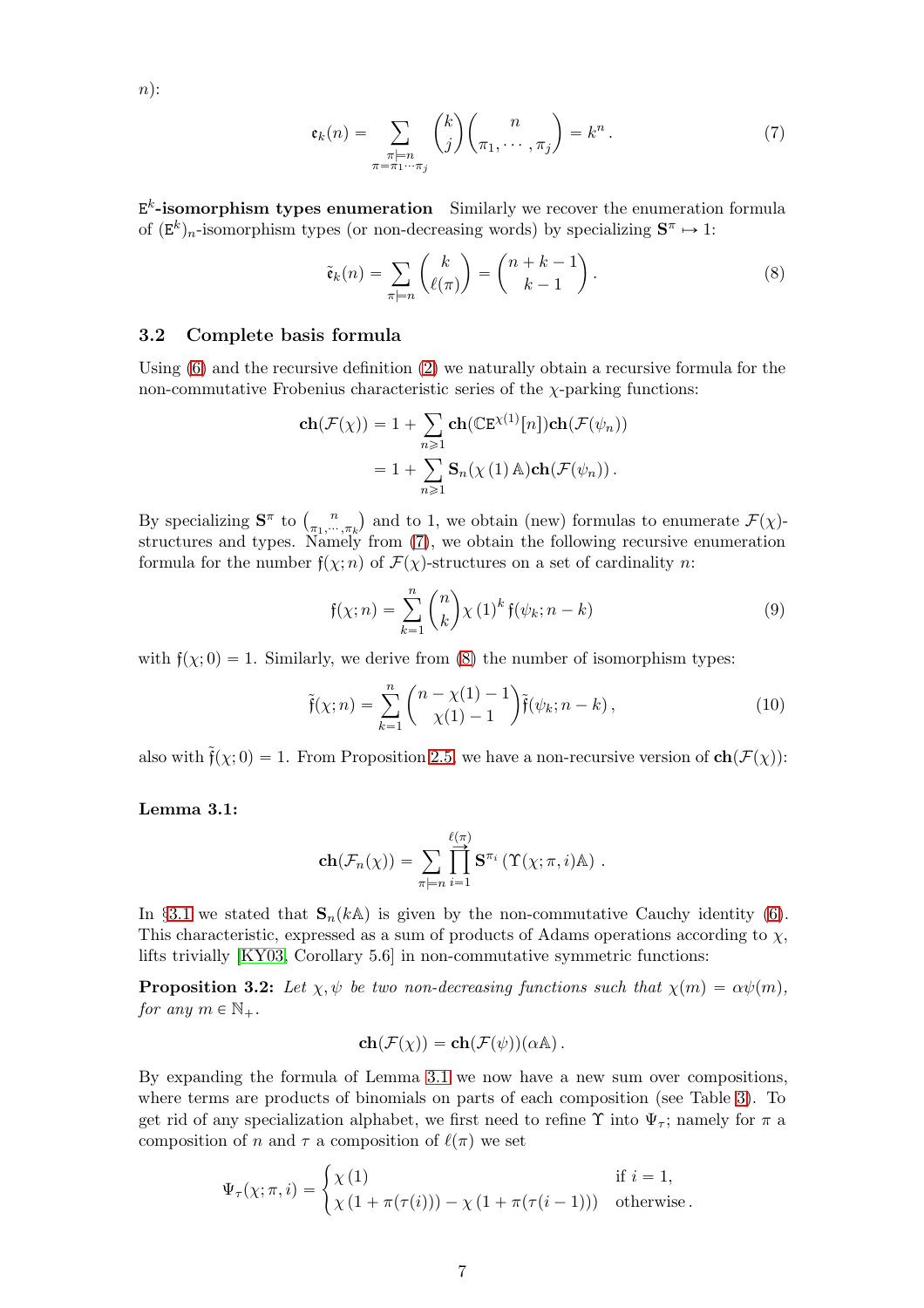Table 1: Some enumerations of  $\mathcal{F}(\chi)$ -structures for sets of cardinality  $n = 0$  to 7.

|  |  |  | $\chi \backslash n$    0 1 2 3 4 5 6 | 7    OEIS |  |
|--|--|--|--------------------------------------|-----------|--|
|  |  |  |                                      |           |  |
|  |  |  |                                      |           |  |
|  |  |  |                                      |           |  |
|  |  |  |                                      |           |  |

Table 2: Some enumerations of  $\mathcal{F}(\chi)$ -types for  $n = 0$  to 8.

|  |  |  |  |  | $\chi \backslash n$ 0 1 2 3 4 5 6 7 8 0 OEIS                                                                                                                                                                                                                                                                              |
|--|--|--|--|--|---------------------------------------------------------------------------------------------------------------------------------------------------------------------------------------------------------------------------------------------------------------------------------------------------------------------------|
|  |  |  |  |  |                                                                                                                                                                                                                                                                                                                           |
|  |  |  |  |  |                                                                                                                                                                                                                                                                                                                           |
|  |  |  |  |  |                                                                                                                                                                                                                                                                                                                           |
|  |  |  |  |  | $\begin{array}{c cccccc} \hline m & 1 & 1 & 2 & 5 & 14 & 42 & 132 & 429 & 1430 & A000108 \\ \hline m+2 & 1 & 3 & 9 & 28 & 90 & 297 & 1001 & 3432 & 11934 & A000245 \\ 2m & 1 & 2 & 7 & 30 & 143 & 728 & 3876 & 21318 & 120175 & A006013 \\ \hline \left[ \frac{m+1}{3} \right] & 1 & 1 & 1 & 2 & 3 & 4 & 9 & 15 & 22 & A$ |

# Remark 3.3:  $\Psi_{(1,...,1)} = \Upsilon$ .

The non-commutative characteristic  $\mathbf{ch}(\mathcal{F}_n(\chi))$  of Lemma [3.1](#page-6-3) can now be expanded into the following theorem:

**Theorem 3.4:** The non-commutative characteristic of  $\mathcal{F}_n(\chi)$  is given by:

<span id="page-7-0"></span>
$$
\mathbf{ch}(\mathcal{F}_n(\chi)) = \sum_{\pi \models n} \gamma_{\pi} \mathbf{S}^{\pi}, \qquad \text{with} \qquad \gamma_{\pi} = \sum_{\tau \models \ell(\pi)} \prod_{i=1}^{\ell(\tau)} \binom{\Psi_{\tau}(\chi; \pi, i)}{\tau_i}. \tag{11}
$$

Using again Proposition [2.5,](#page-4-2) from [\(9\)](#page-6-4) and [\(10\)](#page-6-5), we get the following non recursive enumeration formula for  $\chi$ -structures and isomorphism types:

$$
\mathfrak{f}(\chi;n) = \sum_{\substack{\pi \models n \\ \pi = \pi_1 \cdots \pi_k}} {n \choose \pi_1, \cdots, \pi_k} \prod_{i=1}^k \Upsilon(\chi;\pi,i)^{\pi_i}, \quad \tilde{\mathfrak{f}}(\chi;n) = \sum_{\pi \models n} \prod_{i=1}^{\ell(\pi)} {n - \Upsilon(\chi;\pi,i) - 1 \choose \Upsilon(\chi;\pi,i) - 1}.
$$

**Example 3:** The first values of the non-commutative characteristic of  $\mathcal{F}(m^2 - m + 1)$ are given by:

$$
\mathbf{ch}(\mathcal{F}_1(m^2 - m + 1)) = \mathbf{S}^1, \qquad \mathbf{ch}(\mathcal{F}_2(m^2 - m + 1)) = 2\mathbf{S}^{11} + \mathbf{S}^2
$$
\n
$$
\mathbf{ch}(\mathcal{F}_3(m^2 - m + 1)) = 9\mathbf{S}^{111} + 2\mathbf{S}^{12} + 6\mathbf{S}^{21} + \mathbf{S}^3
$$
\n
$$
\mathbf{ch}(\mathcal{F}_4(m^2 - m + 1)) = 70\mathbf{S}^{1111} + 9\mathbf{S}^{112} + 21\mathbf{S}^{121} + 2\mathbf{S}^{13} + 51\mathbf{S}^{211} + 6\mathbf{S}^{22} + 12\mathbf{S}^{31} + \mathbf{S}^4
$$

We now investigate how the formula of Theorem [3.4](#page-7-0) translates in other natural bases of non-commutative functions.

<span id="page-7-1"></span>Table 3: The first values of the non-commutative characteristic with  $\chi(m) = a_m +$  $\chi$  (*m* - 1) and  $\chi$  (1) =  $a_1$  in the complete basis.

$$
\mathbf{ch}(\mathcal{F}_0(\chi)) = 1, \qquad \mathbf{ch}(\mathcal{F}_1(\chi)) = a_1 \mathbf{S}^1, \qquad \mathbf{ch}(\mathcal{F}_2(\chi)) = a_1 \mathbf{S}^2 + \left[ \binom{a_1}{2} + a_1 a_2 \right] \mathbf{S}^{11}
$$
\n
$$
\mathbf{ch}(\mathcal{F}_3(\chi)) = a_1 \mathbf{S}^3 + \left[ \binom{a_1}{2} + a_1 (a_2 + a_3) \right] \mathbf{S}^{21} + \left[ \binom{a_1}{2} + a_1 a_2 \right] \mathbf{S}^{12}
$$
\n
$$
+ \left[ \binom{a_1}{3} + \binom{a_1}{2} (a_2 + a_3) + a_1 \binom{a_2}{2} + a_1 a_2 a_3 \right] \mathbf{S}^{111}
$$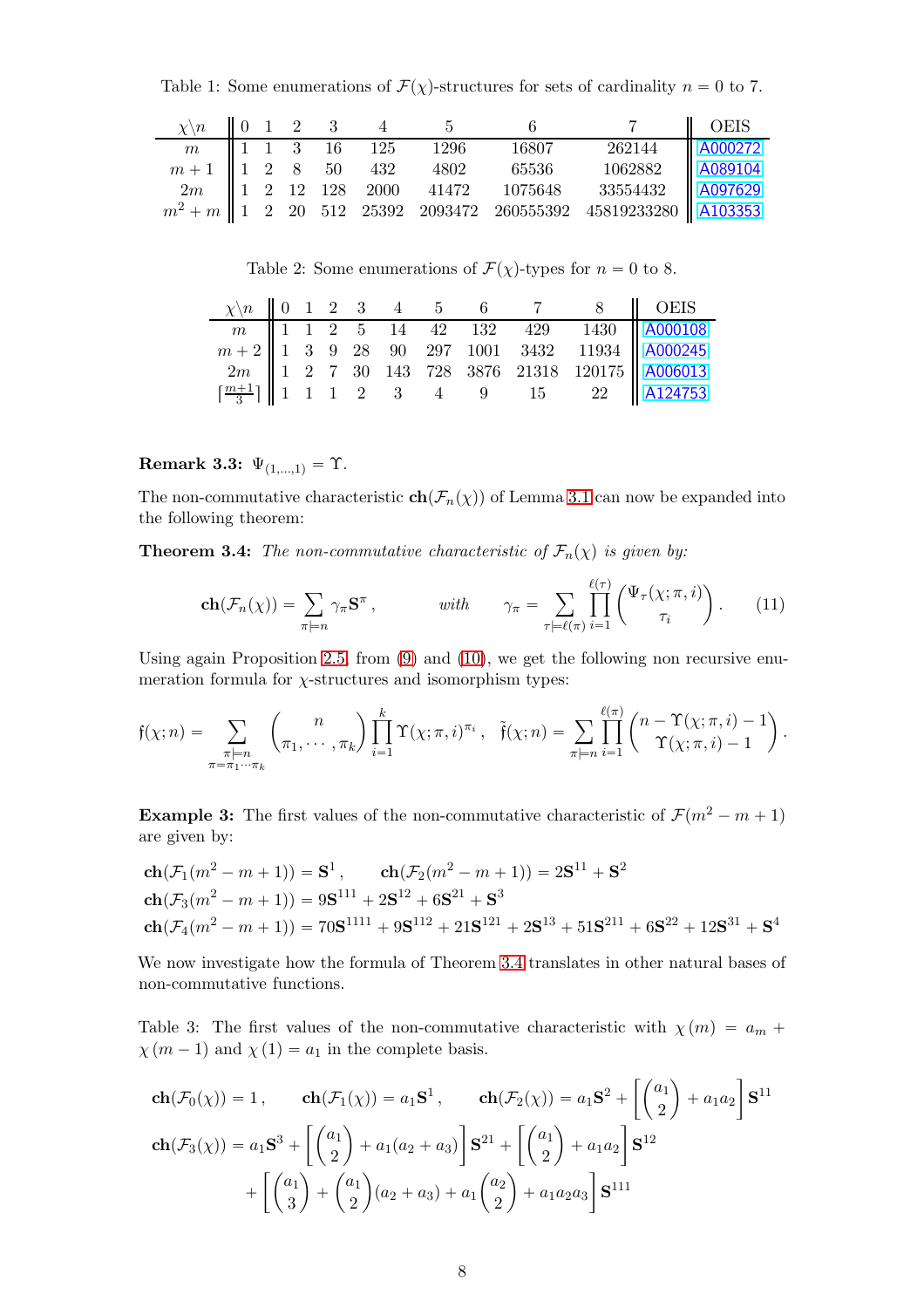## <span id="page-8-0"></span>3.3 Ribbon Schur basis formula

Recall that the change of basis from the complete basis to the ribbon Schur functions basis  $(\mathbf{R}_{\pi})$  is given by  $\mathbf{S}^{\pi} = \sum_{\tau \leq \pi} \mathbf{R}_{\tau}$ , where  $\leq$  denotes the *reverse refinement order*.

**Example 4:** The compositions  $\tau$  of 5 such that  $\tau \le 212$  are 212, 32, 23 and 5.

This change of basis gives the formula:

$$
\mathbf{ch}(\mathcal{F}_n(\chi)) = \sum_{\pi \models n} \left( \sum_{\pi \leq \tau} \gamma_{\tau} \right) \mathbf{R}_{\pi}
$$

**Example 5:** The first values of the non-commutative characteristic of  $\mathcal{F}(2m - 1)$  are given by:

 $ch(\mathcal{F}_1(2m - 1)) = \mathbf{R}_1$ ,  $ch(\mathcal{F}_2(2m - 1)) = 2\mathbf{R}_{11} + 3\mathbf{R}_2$  $ch(\mathcal{F}_3(2m - 1)) = 5R_{111} + 7R_{12} + 9R_{21} + 12R_3$  $ch(\mathcal{F}_4(2m - 1)) = 14\mathbf{R}_{1111} + 19\mathbf{R}_{112} + 23\mathbf{R}_{121} + 30\mathbf{R}_{13} + 28\mathbf{R}_{211} + 37\mathbf{R}_{22} + 43\mathbf{R}_{31} + 55\mathbf{R}_{4}$ 

The coefficients of  $\mathbf{R}_{1^n}$  are (as excepted) Catalan numbers [[A000108](http://oeis.org/A000108)], and the coefficients of  $\mathbf{R}_n$  are (less excepted) the number of non-crossing trees with n nodes [[A001764](http://oeis.org/A001764)].

### <span id="page-8-1"></span>3.4 Lambda basis formula

Recall that both bases  $(S^{\pi})$  and  $(\Lambda^{\pi})$  are multiplicative and related by the formula  $S^{\pi}$  =  $\sum_{\tau\leq\pi}(-1)^{\ell(\tau)-\ell(\pi)}\Lambda^{\tau}$ . Furthermore, the change of base from ribbon  $(\mathbf{R}_{\pi})$  to lambda  $(\Lambda^{\pi})$  is given by  $\mathbf{R}_{\pi} = \sum_{\bar{\tau} \preceq \pi^{\sim}} (-1)^{\ell(\pi^{\sim})-\ell(\tau)} \Lambda^{\tau}$  (where  $\bar{\tau}$  is the complement of  $\tau$  and  $\pi^{\sim}$  is the conjugate of  $\pi$ ) the conjugate of  $\pi$ ).

It follows that, in the Lambda basis, the characteristic of the module of parking functions is given by an alternating sum:

<span id="page-8-2"></span>
$$
\mathbf{ch}(\mathcal{F}_n(\chi)) = \sum_{\pi \models n} \left( \sum_{\tau \models \ell(\pi)} (-1)^{n-\ell(\tau)} \prod_{i=1}^{\ell(\tau)} \left( \chi\left(1 + \pi(\tau(i-1))\right) \right) \right) \Lambda^{\pi}.
$$

#### Example 6:

$$
\mathbf{ch}(\mathcal{F}_1(m^2 - m + 1)) = \Lambda^1, \qquad \mathbf{ch}(\mathcal{F}_2(m^2 - m + 1)) = 3\Lambda^{11} - \Lambda^2
$$
\n
$$
\mathbf{ch}(\mathcal{F}_3(m^2 - m + 1)) = 18\Lambda^{111} - 3\Lambda^{12} - 7\Lambda^{21} + \Lambda^3
$$
\n
$$
\mathbf{ch}(\mathcal{F}_4(m^2 - m + 1)) = 172\Lambda^{1111} - 18\Lambda^{112} - 36\Lambda^{121} + 3\Lambda^{13} - 70\Lambda^{211} + 7\Lambda^{22} + 13\Lambda^{31} - \Lambda^4
$$

The coefficients once again admit a combinatorial interpretation.

**Proposition 3.5:** Let  $\pi$  be a composition of n. The coefficient of  $[\Lambda^{\pi}]$  is the number of non-decreasing  $\chi$ -parking functions constant on each part of  $\pi$ , up to the sign.

**Example 7:** The coefficient  $[\Lambda^{\pi}]$ **ch** $(\mathcal{F}_4(m^2 - m + 1))$  of the previous example is 7; this is the number of non-decreasing parking functions that are constant on each part of the composition 22:  $(1234 | \cdot | \cdot | \cdot \cdot \cdot), (12|34 | \cdot | \cdot \cdot \cdot), \dots, (12| \cdot | \cdot | \cdot | \cdot | \cdot | 34 | \cdot \cdot \cdot).$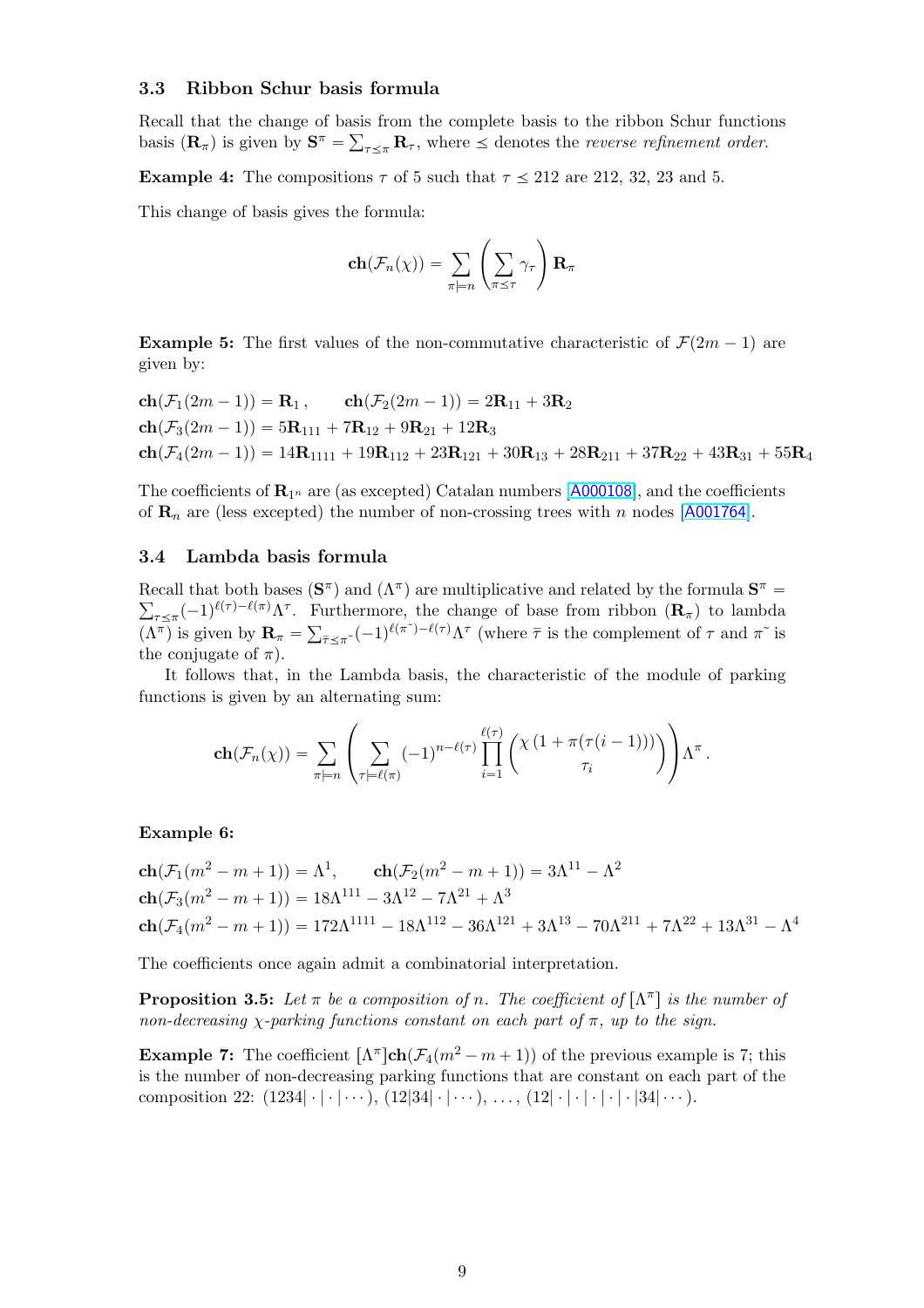# <span id="page-9-0"></span>4 An inclusion-exclusion formula

Originally we expected the formula

$$
\mathfrak{f}(\chi;n) = \sum_{\substack{\pi \models n \\ \pi = \pi_1 \cdots \pi_k}} (-1)^{n-k} {n \choose \pi_1, \ldots, \pi_k} \prod_{i=1}^k \chi(1 + \pi(i-1))^{\pi_i} \qquad [\text{KY03, Theorem 4.2}]
$$

to be the specialization at  $\Lambda^{\pi} \mapsto \begin{pmatrix} n \\ n \end{pmatrix}$  $\binom{n}{\pi_1,\cdots,\pi_k}$  of the non commutative characteristic of the module of generalized parking functions. This it turned out is not to be the case, therefore the aim of this section is to investigate this formula, in particular to try to find a representation theoretic interpretation of it.

First we need a few definitions; given an ordered alphabet A, recall that the standardization of a word  $w \in A^*$  is the permutation obtained by scanning iteratively w from left to right and relabeling  $1, 2, \ldots, n$  the occurrences of the smallest letters. For any non-decreasing sequence  $\chi$  of integers, the *χ-standardization* of a word w is the word obtained by applying the same algorithm and then relabeling with  $\chi(1), \chi(2), \cdots, \chi(n)$ . The word (in fact a generalized parking function) obtained is no longer a permutation. We denote by  $Std^{\chi}$  this operator.

**Example 8:** Let  $\chi$  be the Catalan numbers 1, 1, 2, 5, 14, 42,  $\cdots$  we have,

$$
Std^{\chi}(1, 4, 11, 1, 31, 1) = (1, 5, 14, 1, 42, 2).
$$

**Definition 4.1:** A *χ*-parking function  $(Q_i)$  of size n is primitive if the following is verified:

$$
Q_i \neq \varnothing \iff i = \chi \left( 1 + \sum_{j < \chi(i)} \# Q_j \right).
$$

We denote by  $\mathcal{P}_{n-1}$  the set of primitive parking functions of size n.

In other words, in the sorted of f, all vertical paths join  $\chi$ .

An obvious bijection between primitive parking functions and ordered set partitions of *n* is obtained by considering the sequence of non empty  $Q_i$  in the same order. The inversion set of a primitive parking function f is :  $\text{Inv}(f) = \{(i, j) : i < j \text{ and } f(i) \geq \emptyset\}$  $f(j)\}.$ 

**Example 9:** Let  $\chi$  the sequence of prime numbers, the function  $(13, 2, 3, 11, 3, 3)$  is primitive and its associated ordered set partition is  $\{2\}|\{3, 5, 6\}|\{4\}|\{1\}$ . The inversion set of  $f$  is

Inv
$$
(f)
$$
 = { $(1, 2), (1, 3), (1, 4), (1, 5), (1, 6), (3, 5), (3, 6), (4, 5), (4, 6), (5, 6)$  }.

The collection of ordered set partitions admits a nice representation as indexing the faces of a polytope (see  $[Zie95]$ ). In this polytope the faces of dimension i are the ordered set partitions with  $n - i$  parts. In particular the ordered partition with only one part corresponds to the only face of dimension  $n - 1$ .

Through the aforementioned bijection we may alternatively label the faces of this polytope with the  $\chi$  primitive parking functions; the dimension of the face indexed by f is then  $d(f) = n - \text{Img}(f)$ .

<span id="page-9-1"></span>We name  $\mathcal{P}_{n-1}$  the  $n-1$  dimensional polytope of primitive parking function of size n. If  $\chi$  is strictly increasing this is the *permutohedron*. Generalized parking functions (on [n]) can naturally be endowed with the product order inherited from  $\mathbb{N}^n$ : namely  $f \leq g$ if and only if  $\forall i \leq n$ ,  $f(i) \leq g(i)$ . Seeing each face  $e_f$  of  $\mathcal{P}_{n-1}$  as the sum of parking functions lower than  $f$ , our main theorem states that, by doing an inclusion-exclusion process on the dimension of the faces, we obtain each generalized-parking function once and only once.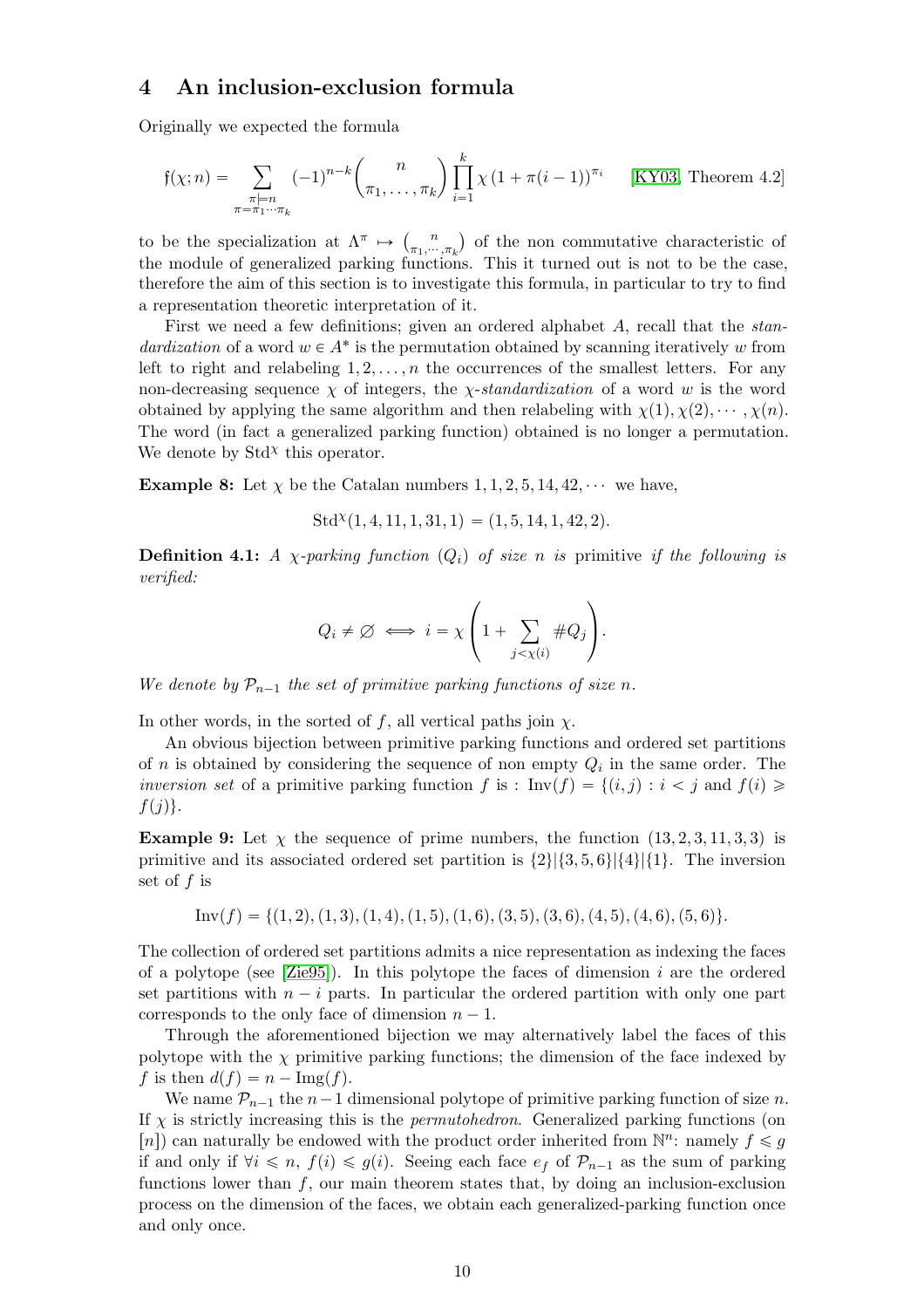

Table 4: The set  $\{p \in \mathcal{P}_{n-1} : p \geq f\}$  for  $\chi = id$  and  $f = (1123)$ . Arrows represent a possible involution.

**Theorem 4.2:** In the vector space  $\mathbb{C} \mathcal{F}_n(\chi)$  one has

$$
\sum_{f \in \mathcal{F}_n(\chi)} f = \sum_{f \in \mathcal{P}_{n-1}} (-1)^{d(f)} \sum_{p \leq f} p.
$$

More combinatorially, one can directly count  $\chi$ -parking functions from the previous theorem:

## Corollary 4.3 ([\[KY03,](#page-11-2) Theorem 4.2]):

$$
\mathfrak{f}(\chi;n) = \sum_{\substack{Q \in \mathcal{F}_n(\chi) \\ Q \ \text{primitive}}} (-1)^{d(Q)} \prod_{i=1}^n \chi(i)^{\#Q_{\chi(i)}},
$$

We prove it by using the *signed involution principle*. The aim is, for any  $\chi$ -parking function f of size n, to give an involution  $\mathcal{I}_f$  from  $\{p \in \mathcal{P}_{n-1} : p \geq f\}$  into itself such that:

$$
\mathcal{I}_f(p) = \begin{cases} p & \text{if } p = \text{Std}^{\chi}(f) \\ y & \text{with } d(y) = d(f) \pm 1 & \text{otherwise.} \end{cases}
$$

Without loss of generality we can suppose that f is non-decreasing so that  $Std^{\chi}(f)$  =  $(\chi(1), \cdots \chi(n))$ . The involution is defined implicitly from the inversion set of p; it is  $Std<sup>X</sup>(f)$  if Inv(p) =  $\emptyset$  and another primitive parking function of another dimension but with same inversion set otherwise. The key ingredient is given a primitive parking function p with inversion set Inv $(p) = I$ , to understand the set

$$
\text{Inv}_p = \{ q \in \mathcal{P}_{n-1} : \text{Inv}(q) = \text{Inv}(p) \text{ and } q \geq p \}.
$$

For a parking function  $f \in \mathcal{P}_{n-1}$  the dimension is an invariant of the symmetric group action on the indices, as well as the cardinality of  $\text{Inv}_n$ . We can then state the following lemma:

<span id="page-10-0"></span>**Lemma 4.4:** let I be an inversion set and  $h \geq f$  a primitive  $\chi$ -parking function with inversion I of maximum dimension. The generating series  $G_I(f)$  of the dimensions of the faces with inversion set I is

$$
G_I(f) = \sum_{\substack{\text{Inv}(p) = I \\ p \ge f}} x^{d(p)} = (1 + x)^{d(h)}.
$$

The construction of  $f_x$  is straightforward from Lemma [4.4,](#page-10-0) which completes the proof of Theorem [4.2.](#page-9-1) By adding the number of  $\chi$ -parking functions in each dimension we get the following formula:

### Proposition 4.5:

$$
0 = \sum_{k=0}^{n} (-1)^{n-k+1} {n \choose k} f(x;k) \chi(k+1)^{n-k}.
$$